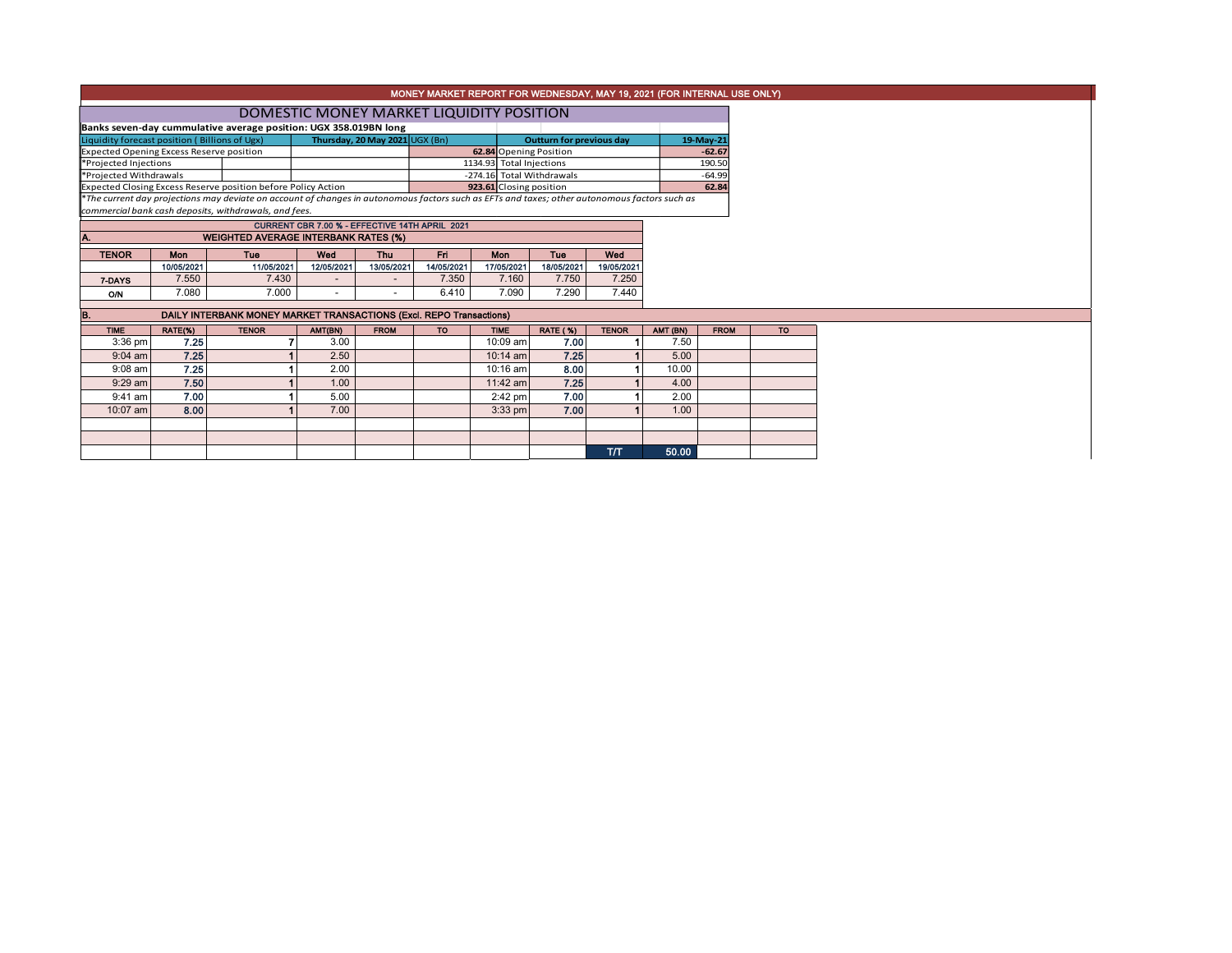



• Overnight WAR -7-day WAR - CBR rate -Upper bound -Lower bound

| MONETARY POLICY OPERATIONS MATURITIES PROFILE: (20 MAY 2021 - 17 JUNE 2021)<br>D. |           |             |                          |                          |                          |              |  |  |  |  |  |  |
|-----------------------------------------------------------------------------------|-----------|-------------|--------------------------|--------------------------|--------------------------|--------------|--|--|--|--|--|--|
| <b>DATE</b><br><b>THUR</b>                                                        |           | <b>THUR</b> | <b>FRI</b>               | <b>THUR</b>              | <b>THUR</b>              | <b>TOTAL</b> |  |  |  |  |  |  |
|                                                                                   | 20-May-21 | 27-May-21   | 04-Jun-21                | 10-Jun-21                | 17-Jun-21                |              |  |  |  |  |  |  |
| <b>REPO</b>                                                                       | 837.91    |             | $\overline{\phantom{a}}$ | $\overline{\phantom{a}}$ | $\overline{\phantom{a}}$ | 837.91       |  |  |  |  |  |  |
| <b>REV REPO</b>                                                                   | ۰         | ۰           | $\overline{\phantom{a}}$ | $\overline{\phantom{a}}$ | $\overline{\phantom{a}}$ |              |  |  |  |  |  |  |
| <b>DEPO AUCT</b>                                                                  | 58.40     | 96.10       | 137.30                   | 39.10                    | 69.10                    | 400.00       |  |  |  |  |  |  |
| <b>TOTALS</b>                                                                     | 896.31    | 96.10       | 137.30                   | 39.10                    | 69.10                    | 1.237.91     |  |  |  |  |  |  |

Total O/S Deposit Auction balances held by BOU up to 08 JULY 2021: UGX 1,028 BN Total O/S Repo, Reverse Repo & Deposit Auction balances held by BOU: UGX 1,865 BN

9.000

|                 | (EI) STOCK OF TREASURY SECURITIES              |                                                                                       |             |                 | Eii)<br><b>MONETARY POLICY MARKET OPERATIONS</b> |                                                |               |            |              |                |  |  |  |
|-----------------|------------------------------------------------|---------------------------------------------------------------------------------------|-------------|-----------------|--------------------------------------------------|------------------------------------------------|---------------|------------|--------------|----------------|--|--|--|
|                 |                                                | <b>LAST TBIJLS ISSUE DATE: 06-MAY-2021</b>                                            |             |                 |                                                  | (VERTICAL REPOS, REV-REPOS & DEPOSIT AUCTIONS) |               |            |              |                |  |  |  |
|                 | On-the-run O/S T-BILL STOCKs (Bns-UGX)         |                                                                                       | 6.027.65    | 20/05/2021      | OMO                                              | <b>ISSUE DATE</b>                              | <b>AMOUNT</b> | <b>WAR</b> | <b>RANGE</b> | <b>TENOR</b>   |  |  |  |
|                 | On-the-run O/S T-BONDSTOCKs(Bns-UGX)           |                                                                                       | 19,201.78   | 20/05/2021 REPO |                                                  | 08-Apr                                         | 923.00        | 7.000      |              | 7              |  |  |  |
|                 | TOTAL TBILL & TBOND STOCK- UGX                 |                                                                                       | 25, 229, 43 |                 | <b>REPO</b>                                      | 09-Apr                                         | 115.00        | 7.000      |              | 6              |  |  |  |
| O/S=Outstanding |                                                |                                                                                       |             |                 | <b>REPO</b>                                      | 12-Apr                                         | 238.00        | 7.000      |              | 3              |  |  |  |
| <b>MATURITY</b> | <b>TOTAL STOCK YTM (%)</b><br><b>CHANGE IN</b> |                                                                                       |             |                 | <b>REPO</b>                                      | 14-Apr                                         | 45.00         | 7.000      |              |                |  |  |  |
|                 | (BN UGX)                                       | <b>AT CUT OFF*</b>                                                                    | YTM (+/-)   |                 | <b>DAUT</b>                                      | 15-Apr                                         | 12.93         | 7.402      |              | 28             |  |  |  |
| 91              | 72.06                                          | 7.003                                                                                 | 0.083       |                 | DAUT                                             | 15-Apr                                         | 28.77         | 7.516      |              | 56             |  |  |  |
| 182             | 421.82                                         | 9.501                                                                                 | $-0.248$    |                 | <b>REPO</b>                                      | 15-Apr                                         | 923.00        | 7.000      |              | $\overline{7}$ |  |  |  |
| 364             | 5,533.76                                       | 10.700                                                                                | $-0.700$    |                 | <b>DAUT</b>                                      | 22-Apr                                         | 43.56         | 7.313      |              | 28             |  |  |  |
| 2YR             |                                                | 13.000                                                                                | $-0.550$    |                 | <b>DAUT</b>                                      | 22-Apr                                         | 68.31         | 7.585      |              | 56             |  |  |  |
| 3YR             |                                                | 12.800                                                                                | $-1.197$    |                 | <b>REPO</b>                                      | 22-Apr                                         | 726.00        | 7.000      |              | $\overline{7}$ |  |  |  |
| 5YR             | 1.589.27                                       | 15.100                                                                                | $-1.400$    |                 | <b>REPO</b>                                      | 26-Apr                                         | 213.00        | 7.000      |              | 3              |  |  |  |
| <b>10YR</b>     | 9.147.22                                       | 15.970                                                                                | $-0.030$    |                 | <b>REPO</b>                                      | 28-Apr                                         | 452.50        | 7.000      |              | $\overline{1}$ |  |  |  |
| 15YR            | 7.447.58                                       | 14.400                                                                                | $-1.700$    |                 | DAUT                                             | 29-Apr                                         | 74.58         | 7.326      |              | 28             |  |  |  |
| <b>20YR</b>     | 1.017.70                                       | 16.990                                                                                | $-0.510$    |                 | <b>DAUT</b>                                      | 29-Apr                                         | 93.91         | 7.584      |              | 56             |  |  |  |
|                 |                                                | Cut OFF is the lowest price/ highest yield that satisfies the auction awarded amount. |             |                 | <b>REPO</b>                                      | 29-Apr                                         | 1,063.00      | 7.000      |              | $\overline{7}$ |  |  |  |
|                 |                                                |                                                                                       |             |                 | <b>REPO</b>                                      | 30-Apr                                         | 72.00         | 7.000      |              | 6              |  |  |  |
|                 |                                                |                                                                                       |             |                 | <b>REPO</b>                                      | 04-May                                         | 187.50        | 7.000      |              | $\overline{2}$ |  |  |  |
|                 |                                                |                                                                                       |             |                 | <b>DAUT</b>                                      | 06-May                                         | 40.07         | 7.280      |              | 29             |  |  |  |
|                 |                                                |                                                                                       |             |                 | <b>DAUT</b>                                      | 06-May                                         | 500.38        | 7.717      |              | 56             |  |  |  |
|                 |                                                |                                                                                       |             |                 | <b>REPO</b>                                      | 06-May                                         | 425.00        | 7.000      |              | $\overline{7}$ |  |  |  |
|                 |                                                |                                                                                       |             |                 | <b>REPO</b>                                      | $10-Mav$                                       | 600.50        | 7.000      |              | 3              |  |  |  |
|                 |                                                |                                                                                       |             |                 | <b>REPO</b>                                      | 11-May                                         | 283.00        | 7.000      |              | $\overline{c}$ |  |  |  |
|                 |                                                |                                                                                       |             |                 | <b>DAUT</b>                                      | 14-May                                         | 26.75         | 7.662      |              | 55             |  |  |  |
|                 |                                                |                                                                                       |             |                 | <b>DAUT</b>                                      | 14-May                                         | 9.95          | 7.326      |              | 27             |  |  |  |
|                 |                                                |                                                                                       |             |                 | <b>REPO</b>                                      | 14-May                                         | 742.00        | 7.000      |              | 6              |  |  |  |
|                 |                                                |                                                                                       |             |                 | <b>REPO</b>                                      | 17-May                                         | 95.00         | 7.000      |              | 3              |  |  |  |
|                 |                                                |                                                                                       |             |                 |                                                  | WAR-Weighted Average Rate                      |               |            |              |                |  |  |  |

WAR-Weighted Average Rate